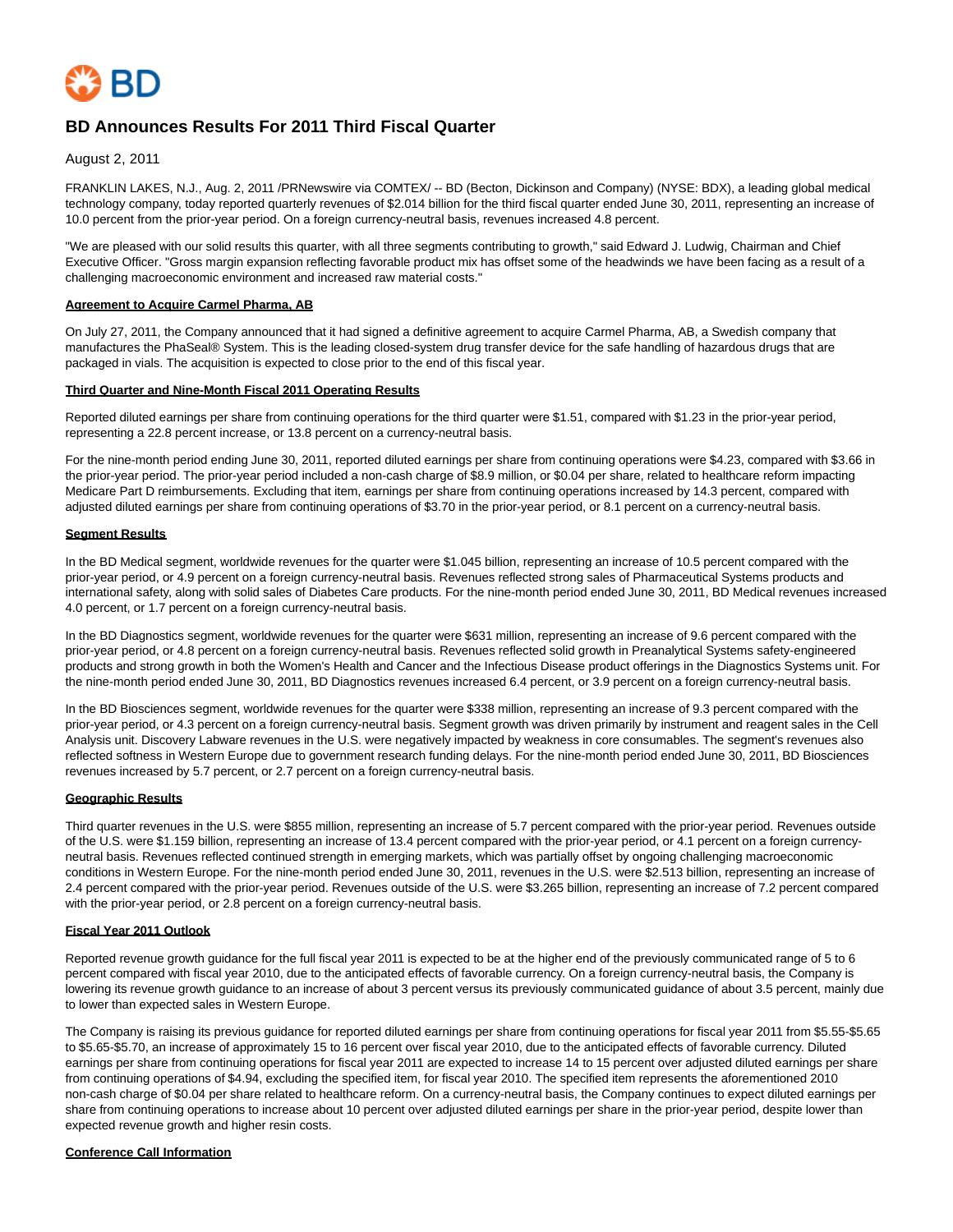A conference call regarding BD's third quarter results and its expectations will be broadcast live on BD's website[, www.bd.com/investors,](http://www.bd.com/investors) along with related slides, at 8:00 a.m. (ET) Tuesday, August 2, 2011. The slides are available concurrent with the issuance of this press release at [www.bd.com/investors.](http://www.bd.com/investors) The conference call will be available for replay on BD's website, [www.bd.com/investors,](http://www.bd.com/investors) or at 855-859-2056 (domestic) and 404-537-3406 (international) through the close of business on Tuesday, August 9, 2011, access code 82566570.

#### **Non-GAAP Financial Measures**

This news release contains certain non-GAAP financial measures. Reconciliations of these and other non-GAAP measures to the comparable GAAP measures are included in the attached financial tables.

## **About BD**

BD is a leading global medical technology company that develops, manufactures and sells medical devices, instrument systems and reagents. The Company is dedicated to improving people's health throughout the world. BD is focused on improving drug delivery, enhancing the quality and speed of diagnosing infectious diseases and cancers, and advancing research, discovery and production of new drugs and vaccines. BD's capabilities are instrumental in combating many of the world's most pressing diseases. Founded in 1897 and headquartered in Franklin Lakes, New Jersey, BD employs approximately 29,000 associates in more than 50 countries throughout the world. The Company serves healthcare institutions, life science researchers, clinical laboratories, the pharmaceutical industry and the general public. For more information, please visit [http://www.bd.com/.](http://www.bd.com/)

This press release, including the section entitled "Fiscal Year 2011 Outlook", contains certain estimates and other forward-looking statements (as defined under Federal securities laws) regarding BD's performance, including future revenues and earnings per share. Forward-looking statements may be identified by the use of words such as "expect", "estimate" or words of similar meaning in conjunction with statements of future performance. All such statements are based upon current expectations of BD and involve a number of business risks and uncertainties. Actual results could vary materially from anticipated results described, implied or projected in any forward-looking statement. With respect to forward-looking statements contained herein, a number of factors could cause actual results to vary materially from any forward-looking statement. These factors include, but are not limited to: the potential adverse effects that the earthquake and tsunami in Japan and the situation regarding the Fukushima, Japan nuclear power plant may have on BD's future operations in Japan; the unknown consequences of the recently-enacted healthcare reform in the United States, including the impact of the reduction in Medicare and Medicaid payments to hospitals, pharmaceutical companies and other customers, which could reduce demand for BD's products and increase downward pricing pressure; adverse changes in regional, national or foreign economic conditions, including any impact that may result from the current global economic situation on BD's ability to access credit markets and finance its operations, the demand for BD's products and services, or its suppliers' ability to provide products needed for BD's operations; changes in interest or foreign currency exchange rates; competitive factors; pricing and market share pressures; difficulties inherent in product development and delays in product introductions; increases in energy costs and their effect on, among other things, the cost of producing BD's products; fluctuations in costs and availability of raw materials and in BD's ability to maintain favorable supplier arrangements and relationships; new or changing laws impacting BD's business or changes in enforcement practices with respect to such laws; uncertainties of litigation (as described in BD's filings with the Securities and Exchange Commission); future healthcare reform, including changes in government pricing and reimbursement policies or other cost containment reforms; the effects of potential pandemic diseases; BD's ability to successfully integrate any businesses it acquires; and issuance of new or revised accounting standards, as well as other factors discussed in BD's filings with the Securities and Exchange Commission. BD does not intend to update any forward-looking statements to reflect events or circumstances after the date hereof except as required by applicable laws or regulations.

# BECTON DICKINSON AND COMPANY

CONSOLIDATED INCOME STATEMENTS

(Unaudited; Amounts in thousands, except per share data)

|                                          | Three Months Ended June 30, |             |          |  |  |
|------------------------------------------|-----------------------------|-------------|----------|--|--|
|                                          | 2011                        | 2010        | % Change |  |  |
| <b>REVENUES</b>                          | \$2,014,081                 | \$1,830,911 | 10.0     |  |  |
| Cost of products sold                    | 951,980                     | 883,434     | 7.8      |  |  |
| Selling and administrative               | 474.646                     | 416.468     | 14.0     |  |  |
| Research and development                 | 115,748                     | 108,047     | 7.1      |  |  |
| TOTAL OPERATING COSTS                    |                             |             |          |  |  |
| AND EXPENSES                             | 1,542,374                   | 1,407,949   | 9.5      |  |  |
| <b>OPERATING INCOME</b>                  | 471,707                     | 422,962     | 11.5     |  |  |
| Interest income                          | 11,508                      | 2,094       | NM       |  |  |
| Interest expense                         | (22, 211)                   | (13,085)    | 69.7     |  |  |
| Other (expense) income, net              | (363)                       | 1,402       | NM       |  |  |
| INCOME FROM CONTINUING OPERATIONS BEFORE |                             |             |          |  |  |
| <b>INCOME TAXES</b>                      | 460,641                     | 413,373     | 11.4     |  |  |
| Income tax provision                     | 122,531                     | 119,213     | 2.8      |  |  |
| INCOME FROM CONTINUING OPERATIONS        | 338,110                     | 294,160     | 14.9     |  |  |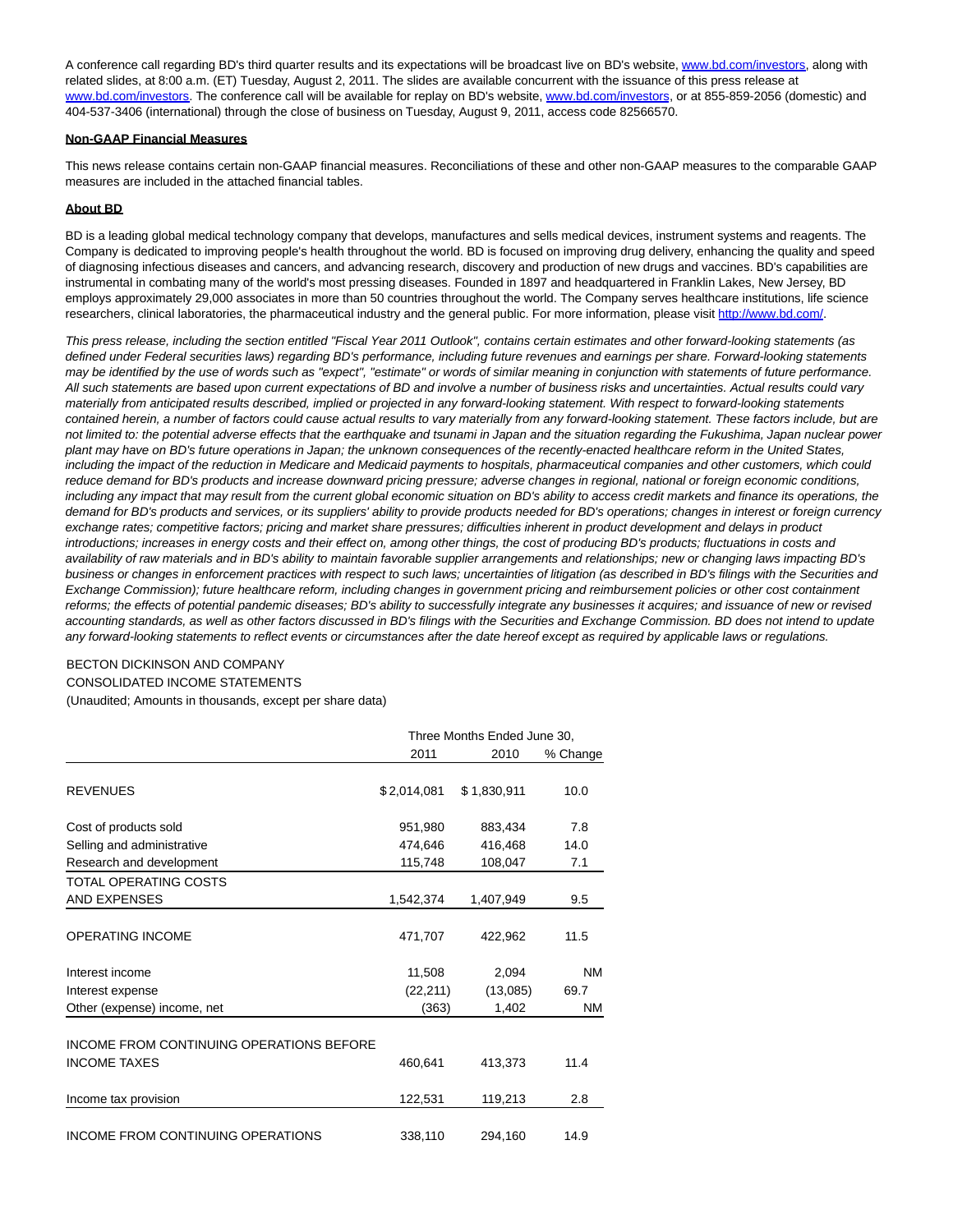# INCOME FROM DISCONTINUED OPERATIONS

## NET OF INCOME TAX PROVISION OF

| \$111 AND \$4,340, RESPECTIVELY     | 4.948         |     | 12,748  | (61.2) |
|-------------------------------------|---------------|-----|---------|--------|
| <b>NET INCOME</b>                   | \$<br>343,058 | S   | 306,908 | 11.8   |
| <b>EARNINGS PER SHARE</b>           |               |     |         |        |
| Basic:                              |               |     |         |        |
| Income from continuing operations   | \$<br>1.54    | S   | 1.26    | 22.2   |
| Income from discontinued operations | \$<br>0.02    | \$. | 0.05    | (60.0) |
| Net income (1)                      | \$<br>1.57    | \$  | 1.32    | 18.9   |
| Diluted:                            |               |     |         |        |
| Income from continuing operations   | \$<br>1.51    | \$  | 1.23    | 22.8   |
| Income from discontinued operations | \$<br>0.02    | \$  | 0.05    | (60.0) |
| Net income (1)                      | \$<br>1.53    | \$  | 1.29    | 18.6   |
|                                     |               |     |         |        |

## AVERAGE SHARES OUTSTANDING

| Basic          | 218.966 | 233,242 |
|----------------|---------|---------|
| <b>Diluted</b> | 223.567 | 238,319 |

# NM - Not Meaningful

(1) Total per share amounts may not add due to rounding

BECTON DICKINSON AND COMPANY

CONSOLIDATED INCOME STATEMENTS

(Unaudited; Amounts in thousands, except per share data)

|                                                                       | Nine Months Ended June 30, |               |           |  |  |
|-----------------------------------------------------------------------|----------------------------|---------------|-----------|--|--|
|                                                                       | 2011                       | 2010          | % Change  |  |  |
| <b>REVENUES</b>                                                       | \$5,778,109                | \$5,499,138   | 5.1       |  |  |
| Cost of products sold                                                 | 2,738,000                  | 2,642,250     | 3.6       |  |  |
| Selling and administrative                                            | 1,364,543                  | 1,283,217     | 6.3       |  |  |
| Research and development                                              | 350,441                    | 307,391       | 14.0      |  |  |
| TOTAL OPERATING COSTS                                                 |                            |               |           |  |  |
| <b>AND EXPENSES</b>                                                   | 4,452,984                  | 4,232,858     | 5.2       |  |  |
| <b>OPERATING INCOME</b>                                               | 1,325,125                  | 1,266,280     | 4.6       |  |  |
| Interest income                                                       | 41,294                     | 20,535        | <b>NM</b> |  |  |
| Interest expense                                                      | (61, 685)                  | (38, 985)     | 58.2      |  |  |
| Other expense, net                                                    | (7, 481)                   | (788)         | <b>NM</b> |  |  |
| INCOME FROM CONTINUING OPERATIONS BEFORE<br><b>INCOME TAXES</b>       | 1,297,253                  | 1,247,042     | 4.0       |  |  |
| Income tax provision                                                  | 333,804                    | 363,755       | (8.2)     |  |  |
| <b>INCOME FROM CONTINUING OPERATIONS</b>                              | 963,449                    | 883,287       | 9.1       |  |  |
| INCOME FROM DISCONTINUED OPERATIONS<br>NET OF INCOME TAX PROVISION OF |                            |               |           |  |  |
| \$711 AND \$13,058, RESPECTIVELY                                      | 7,566                      | 37,628        | (79.9)    |  |  |
| <b>NET INCOME</b>                                                     | \$<br>971,015              | \$<br>920,915 | 5.4       |  |  |

EARNINGS PER SHARE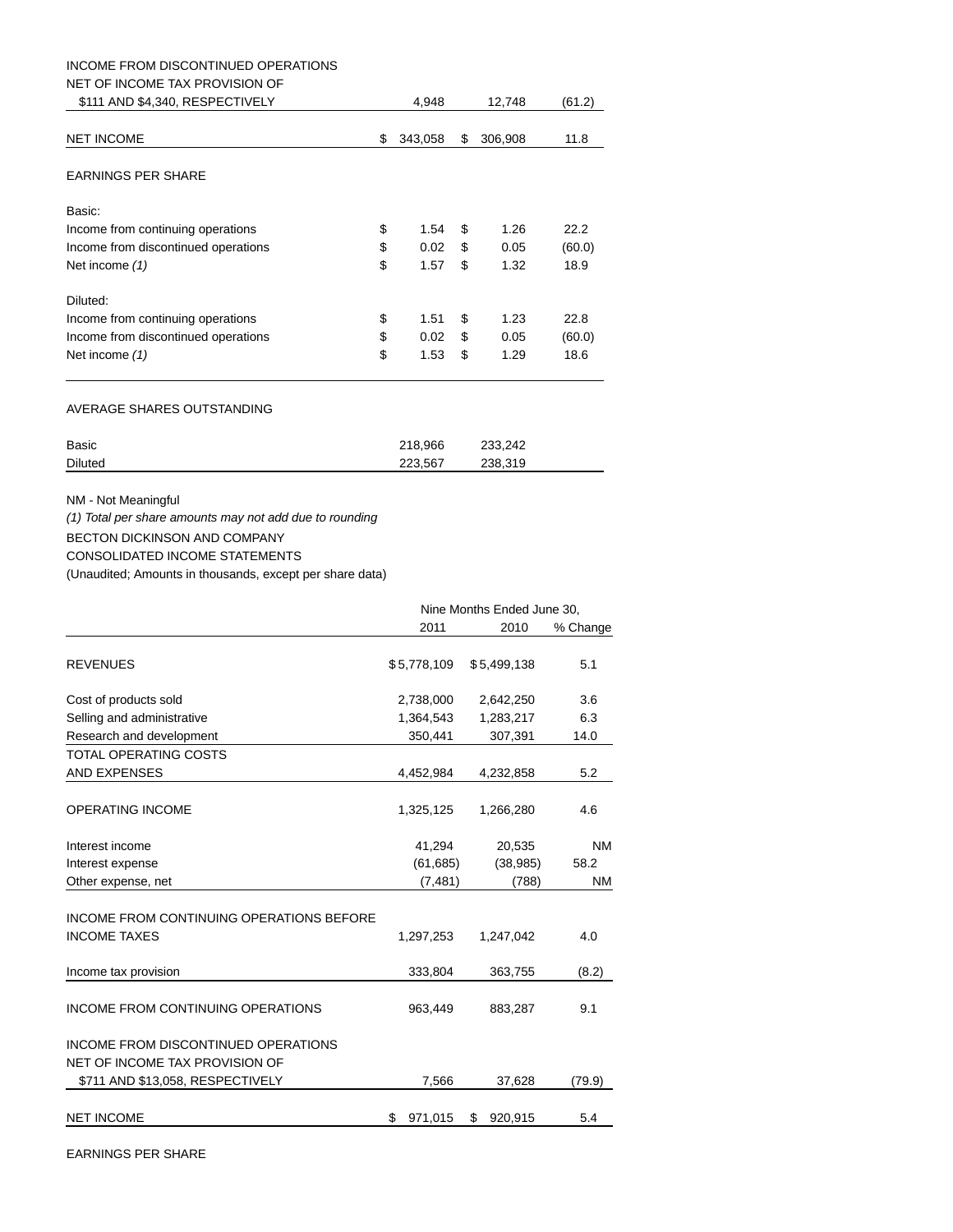| Basic:                              |            |     |      |        |
|-------------------------------------|------------|-----|------|--------|
| Income from continuing operations   | \$<br>4.33 | \$. | 3.75 | 15.5   |
| Income from discontinued operations | \$<br>0.03 | S   | 0.16 | (81.3) |
| Net income                          | \$<br>4.36 | S   | 3.91 | 11.5   |
| Diluted:                            |            |     |      |        |
| Income from continuing operations   | \$<br>4.23 | -36 | 3.66 | 15.6   |
| Income from discontinued operations | \$<br>0.03 | S   | 0.16 | (81.3) |
| Net income                          | \$<br>4.26 | S   | 3.82 | 11.5   |
|                                     |            |     |      |        |

AVERAGE SHARES OUTSTANDING

| Basic          | 222.674 | 235,316 |
|----------------|---------|---------|
| <b>Diluted</b> | 227.782 | 241.151 |

NM - Not Meaningful

BECTON DICKINSON AND COMPANY SUPPLEMENTAL REVENUE INFORMATION REVENUES BY SEGMENT AND GEOGRAPHIC AREA (Unaudited; Amounts in thousands)

|                                         | Three Months Ended June 30, |             |    |                            |          |  |
|-----------------------------------------|-----------------------------|-------------|----|----------------------------|----------|--|
|                                         |                             | 2011        |    | 2010                       | % Change |  |
| <b>BD MEDICAL</b>                       |                             |             |    |                            |          |  |
| <b>United States</b>                    | \$                          | 416.729 \$  |    | 381,761                    | 9.2      |  |
| International                           |                             | 628,107     |    | 563,761                    | 11.4     |  |
| <b>TOTAL</b>                            |                             | \$1,044,836 | \$ | 945,522                    | 10.5     |  |
| <b>BD DIAGNOSTICS</b>                   |                             |             |    |                            |          |  |
| <b>United States</b>                    | \$                          | 312,802 \$  |    | 303,521                    | 3.1      |  |
| International                           |                             | 318,557     |    | 272,748                    | 16.8     |  |
| <b>TOTAL</b>                            | \$                          | 631,359     | \$ | 576,269                    | 9.6      |  |
|                                         |                             |             |    |                            |          |  |
| <b>BD BIOSCIENCES</b>                   |                             |             |    |                            |          |  |
| <b>United States</b>                    | \$                          | 125,933 \$  |    | 124,146                    | 1.4      |  |
| International                           |                             | 211,953     |    | 184,974                    | 14.6     |  |
| <b>TOTAL</b>                            | \$                          | 337,886     | \$ | 309,120                    | 9.3      |  |
| <b>TOTAL REVENUES</b>                   |                             |             |    |                            |          |  |
| <b>United States</b>                    | \$                          | 855,464 \$  |    | 809,428                    | 5.7      |  |
| International                           |                             | 1,158,617   |    | 1,021,483                  | 13.4     |  |
| <b>TOTAL</b>                            |                             | \$2,014,081 |    | \$1,830,911                | 10.0     |  |
| <b>BECTON DICKINSON AND COMPANY</b>     |                             |             |    |                            |          |  |
| SUPPLEMENTAL REVENUE INFORMATION        |                             |             |    |                            |          |  |
| REVENUES BY SEGMENT AND GEOGRAPHIC AREA |                             |             |    |                            |          |  |
| (Unaudited; Amounts in thousands)       |                             |             |    |                            |          |  |
|                                         |                             |             |    | Nine Months Ended June 30, |          |  |
|                                         |                             |             |    |                            |          |  |

|                       | 2011          | 2010                    | % Change |
|-----------------------|---------------|-------------------------|----------|
|                       |               |                         |          |
| <b>BD MEDICAL</b>     |               |                         |          |
| <b>United States</b>  |               | \$1,220,744 \$1,196,105 | 2.1      |
| International         | 1,731,969     | 1.641.722               | 5.5      |
| <b>TOTAL</b>          |               | \$2,952,713 \$2,837,827 | 4.0      |
|                       |               |                         |          |
| <b>BD DIAGNOSTICS</b> |               |                         |          |
| <b>United States</b>  | 932,269<br>\$ | 906,566<br>S            | 2.8      |
| International         | 906,160       | 820,849                 | 10.4     |
|                       |               |                         |          |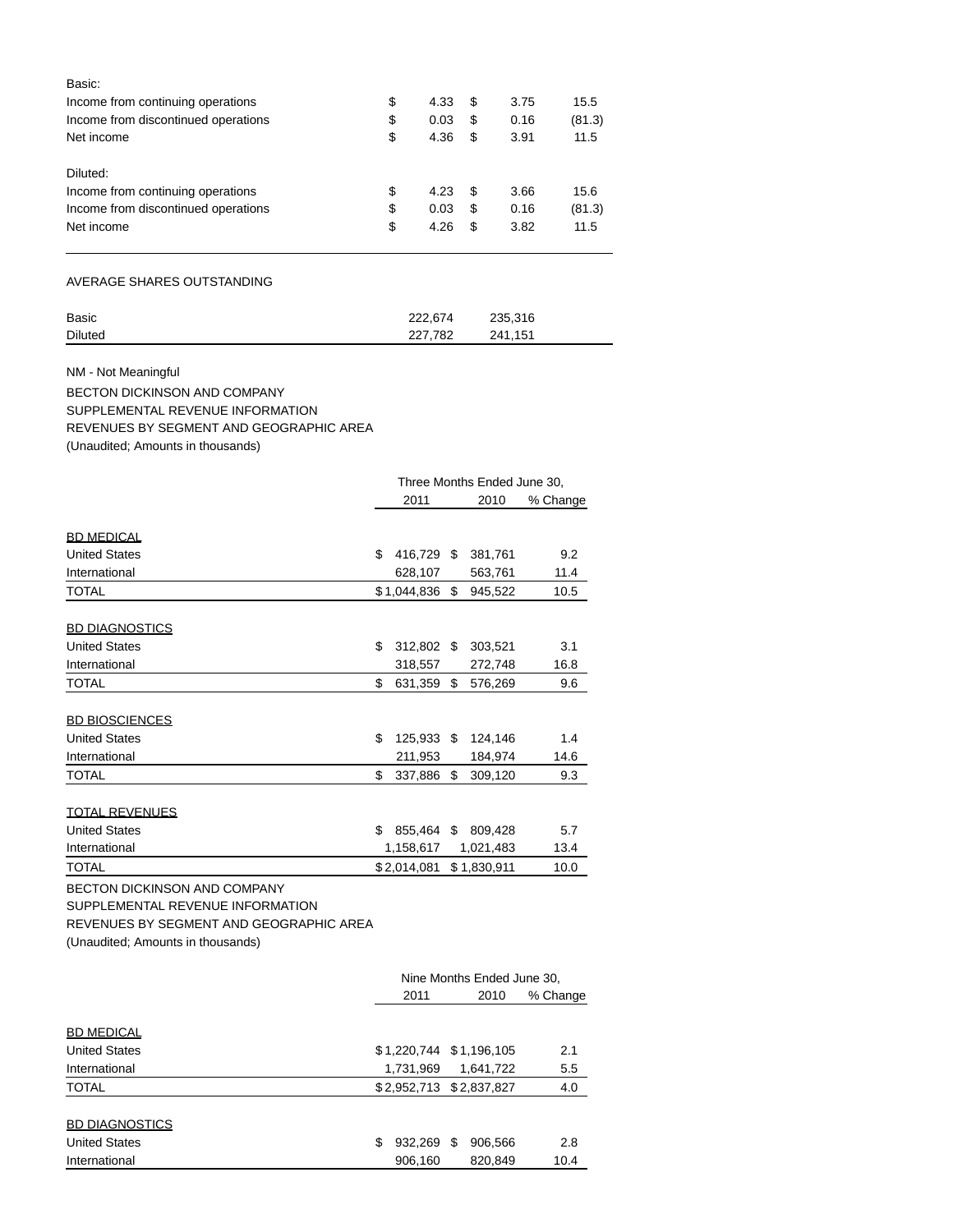| <b>TOTAL</b>          | \$1,838,429 \$1,727,415<br>6.4       |
|-----------------------|--------------------------------------|
| <b>BD BIOSCIENCES</b> |                                      |
| <b>United States</b>  | 360,234 \$<br>351,933<br>2.4<br>\$   |
| International         | 7.7<br>626,733<br>581,963            |
| <b>TOTAL</b>          | 5.7<br>986,967<br>933,896<br>\$<br>S |
| <b>TOTAL REVENUES</b> |                                      |
| <b>United States</b>  | \$2,513,247<br>\$2,454,604<br>2.4    |
| International         | 7.2<br>3,264,862<br>3.044.534        |
| <b>TOTAL</b>          | \$5,778,109 \$5,499,138<br>5.1       |

BECTON DICKINSON AND COMPANY

SUPPLEMENTAL REVENUE INFORMATION

REVENUES BY BUSINESS SEGMENTS AND UNITS

Three Months Ended June 30,

(Unaudited; Amounts in thousands)

|                                 |               | <b>United States</b> |          |  |  |  |
|---------------------------------|---------------|----------------------|----------|--|--|--|
|                                 | 2011          | 2010                 | % Change |  |  |  |
|                                 |               |                      |          |  |  |  |
| <b>BD MEDICAL</b>               |               |                      |          |  |  |  |
| <b>Medical Surgical Systems</b> | \$244,756     | \$239,866            | 2.0      |  |  |  |
| Diabetes Care                   | 100,465       | 96,071               | 4.6      |  |  |  |
| <b>Pharmaceutical Systems</b>   | 71,508        | 45,824               | 56.0     |  |  |  |
| <b>TOTAL</b>                    | \$416,729     | \$381,761            | 9.2      |  |  |  |
| <b>BD DIAGNOSTICS</b>           |               |                      |          |  |  |  |
| <b>Preanalytical Systems</b>    | \$162,589     | \$159,228            | 2.1      |  |  |  |
| <b>Diagnostic Systems</b>       | 150,213       | 144,293              | 4.1      |  |  |  |
| <b>TOTAL</b>                    | \$312,802     | \$303,521            | 3.1      |  |  |  |
| <b>BD BIOSCIENCES</b>           |               |                      |          |  |  |  |
| <b>Cell Analysis</b>            | 89,162<br>\$. | \$<br>84,365         | 5.7      |  |  |  |
| Discovery Labware               | 36,771        | 39,781               | (7.6)    |  |  |  |
| <b>TOTAL</b>                    | \$125,933     | \$124,146            | 1.4      |  |  |  |
|                                 |               |                      |          |  |  |  |
| TOTAL UNITED STATES             | \$855,464     | \$809,428            | 5.7      |  |  |  |

BECTON DICKINSON AND COMPANY SUPPLEMENTAL REVENUE INFORMATION

REVENUES BY BUSINESS SEGMENTS AND UNITS

Three Months Ended June 30, (continued)

(Unaudited; Amounts in thousands)

|                                 | International |         |    |         |      |          |                        |
|---------------------------------|---------------|---------|----|---------|------|----------|------------------------|
|                                 |               |         |    |         |      | % Change |                        |
|                                 |               | 2011    |    | 2010    |      |          | Reported FXN FX Impact |
| <b>BD MEDICAL</b>               |               |         |    |         |      |          |                        |
| <b>Medical Surgical Systems</b> | \$            | 284,262 | \$ | 253,687 | 12.1 | 3.0      | 9.1                    |
| Diabetes Care                   |               | 119,719 |    | 101,081 | 18.4 | 7.8      | 10.6                   |
| <b>Pharmaceutical Systems</b>   |               | 224,126 |    | 208,993 | 7.2  | (1.8)    | 9.0                    |
| <b>TOTAL</b>                    | \$            | 628,107 | \$ | 563,761 | 11.4 | 2.1      | 9.3                    |
| <b>BD DIAGNOSTICS</b>           |               |         |    |         |      |          |                        |
| <b>Preanalytical Systems</b>    | \$            | 167,737 | \$ | 144,298 | 16.2 | 6.0      | 10.2                   |
| Diagnostic Systems              |               | 150,820 |    | 128,450 | 17.4 | 7.5      | 9.9                    |
| <b>TOTAL</b>                    | \$            | 318,557 | \$ | 272,748 | 16.8 | 6.7      | 10.1                   |
| <b>BD BIOSCIENCES</b>           |               |         |    |         |      |          |                        |
| Cell Analysis                   | \$            | 165,866 | \$ | 146,068 | 13.6 | 5.5      | 8.1                    |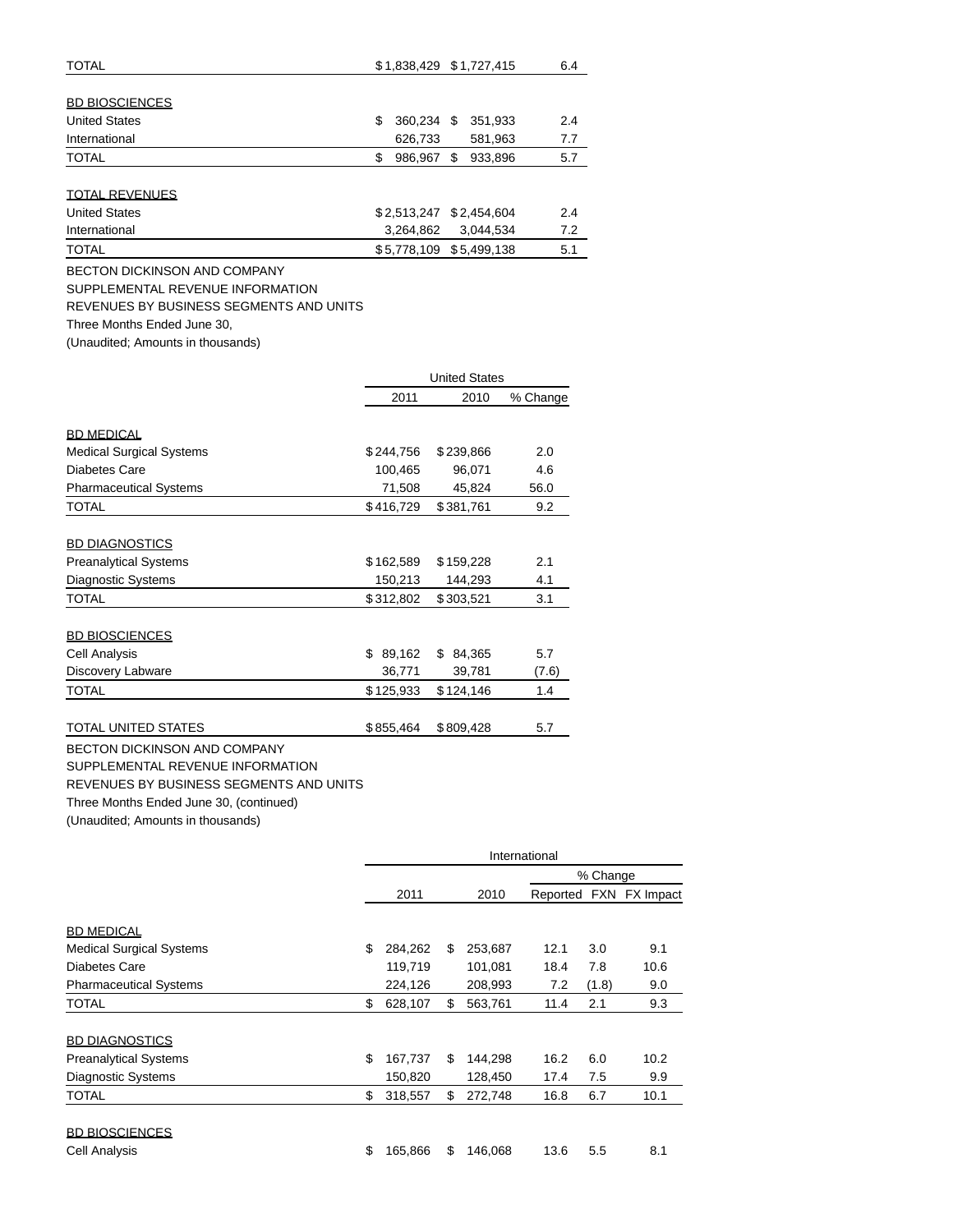| Discovery Labware          | 46.087 | 38,906                  | 18.5     | -8.9 | 9.6 |
|----------------------------|--------|-------------------------|----------|------|-----|
| <b>TOTAL</b>               |        | \$ 211,953 \$ 184,974   | 14.6 6.2 |      | 8.4 |
|                            |        |                         |          |      |     |
| <b>TOTAL INTERNATIONAL</b> |        | \$1,158,617 \$1,021,483 | 13.4     | 4.1  | 9.3 |
|                            |        |                         |          |      |     |

BECTON DICKINSON AND COMPANY

SUPPLEMENTAL REVENUE INFORMATION

REVENUES BY BUSINESS SEGMENTS AND UNITS

Three Months Ended June 30, (continued)

(Unaudited; Amounts in thousands)

|                                     | Total |             |    |             |      |                        |     |  |  |  |
|-------------------------------------|-------|-------------|----|-------------|------|------------------------|-----|--|--|--|
|                                     |       |             |    |             |      | % Change               |     |  |  |  |
|                                     |       | 2011        |    | 2010        |      | Reported FXN FX Impact |     |  |  |  |
|                                     |       |             |    |             |      |                        |     |  |  |  |
| <b>BD MEDICAL</b>                   |       |             |    |             |      |                        |     |  |  |  |
| Medical Surgical Systems \$         |       | 529,018     | \$ | 493,553     | 7.2  | 2.5                    | 4.7 |  |  |  |
| Diabetes Care                       |       | 220,184     |    | 197,152     | 11.7 | 6.2                    | 5.5 |  |  |  |
| <b>Pharmaceutical Systems</b>       |       | 295,634     |    | 254,817     | 16.0 | 8.6                    | 7.4 |  |  |  |
| <b>TOTAL</b>                        |       | \$1,044,836 | \$ | 945,522     | 10.5 | 4.9                    | 5.6 |  |  |  |
|                                     |       |             |    |             |      |                        |     |  |  |  |
| <b>BD DIAGNOSTICS</b>               |       |             |    |             |      |                        |     |  |  |  |
| <b>Preanalytical Systems</b>        | \$    | 330,326     | \$ | 303,526     | 8.8  | 4.0                    | 4.8 |  |  |  |
| Diagnostic Systems                  |       | 301,033     |    | 272,743     | 10.4 | 5.7                    | 4.7 |  |  |  |
| <b>TOTAL</b>                        | \$    | 631,359     | \$ | 576,269     | 9.6  | 4.8                    | 4.8 |  |  |  |
|                                     |       |             |    |             |      |                        |     |  |  |  |
| <b>BD BIOSCIENCES</b>               |       |             |    |             |      |                        |     |  |  |  |
| Cell Analysis                       | \$    | 255,028     | \$ | 230,433     | 10.7 | 5.6                    | 5.1 |  |  |  |
| Discovery Labware                   |       | 82,858      |    | 78,687      | 5.3  | 0.6                    | 4.7 |  |  |  |
| <b>TOTAL</b>                        | \$    | 337,886     | \$ | 309,120     | 9.3  | 4.3                    | 5.0 |  |  |  |
|                                     |       |             |    |             |      |                        |     |  |  |  |
| <b>TOTAL REVENUES</b>               |       | \$2,014,081 |    | \$1,830,911 | 10.0 | 4.8                    | 5.2 |  |  |  |
| <b>BECTON DICKINSON AND COMPANY</b> |       |             |    |             |      |                        |     |  |  |  |
| SUPPLEMENTAL REVENUE INFORMATION    |       |             |    |             |      |                        |     |  |  |  |

REVENUES BY BUSINESS SEGMENTS AND UNITS

Nine Months Ended June 30,

(Unaudited; Amounts in thousands)

|                                         | <b>United States</b> |             |    |             |          |  |  |  |  |  |
|-----------------------------------------|----------------------|-------------|----|-------------|----------|--|--|--|--|--|
|                                         |                      | 2011        |    | 2010        | % Change |  |  |  |  |  |
|                                         |                      |             |    |             |          |  |  |  |  |  |
| <b>BD MEDICAL</b>                       |                      |             |    |             |          |  |  |  |  |  |
| Medical Surgical Systems \$             |                      | 733,582     | \$ | 751,032     | (2.3)    |  |  |  |  |  |
| Diabetes Care                           |                      | 295.989     |    | 285,150     | 3.8      |  |  |  |  |  |
| <b>Pharmaceutical Systems</b>           |                      | 191,173     |    | 159,923     | 19.5     |  |  |  |  |  |
| <b>TOTAL</b>                            |                      | \$1,220,744 |    | \$1,196,105 | 2.1      |  |  |  |  |  |
|                                         |                      |             |    |             |          |  |  |  |  |  |
| <b>BD DIAGNOSTICS</b>                   |                      |             |    |             |          |  |  |  |  |  |
| <b>Preanalytical Systems</b>            | \$                   | 481,624     | \$ | 465,395     | 3.5      |  |  |  |  |  |
| <b>Diagnostic Systems</b>               |                      | 450,645     |    | 441,171     | 2.1      |  |  |  |  |  |
| <b>TOTAL</b>                            | \$                   | 932,269     | \$ | 906,566     | 2.8      |  |  |  |  |  |
|                                         |                      |             |    |             |          |  |  |  |  |  |
| <b>BD BIOSCIENCES</b>                   |                      |             |    |             |          |  |  |  |  |  |
| Cell Analysis                           | \$                   | 252,423     | \$ | 240.152     | 5.1      |  |  |  |  |  |
| Discovery Labware                       |                      | 107,811     |    | 111,781     | (3.6)    |  |  |  |  |  |
| <b>TOTAL</b>                            | \$                   | 360,234     | \$ | 351,933     | 2.4      |  |  |  |  |  |
|                                         |                      |             |    |             |          |  |  |  |  |  |
| TOTAL UNITED STATES \$2,513,247         |                      |             |    | \$2,454,604 | 2.4      |  |  |  |  |  |
| <b>BECTON DICKINSON AND COMPANY</b>     |                      |             |    |             |          |  |  |  |  |  |
| SUPPLEMENTAL REVENUE INFORMATION        |                      |             |    |             |          |  |  |  |  |  |
| REVENUES BY BUSINESS SEGMENTS AND UNITS |                      |             |    |             |          |  |  |  |  |  |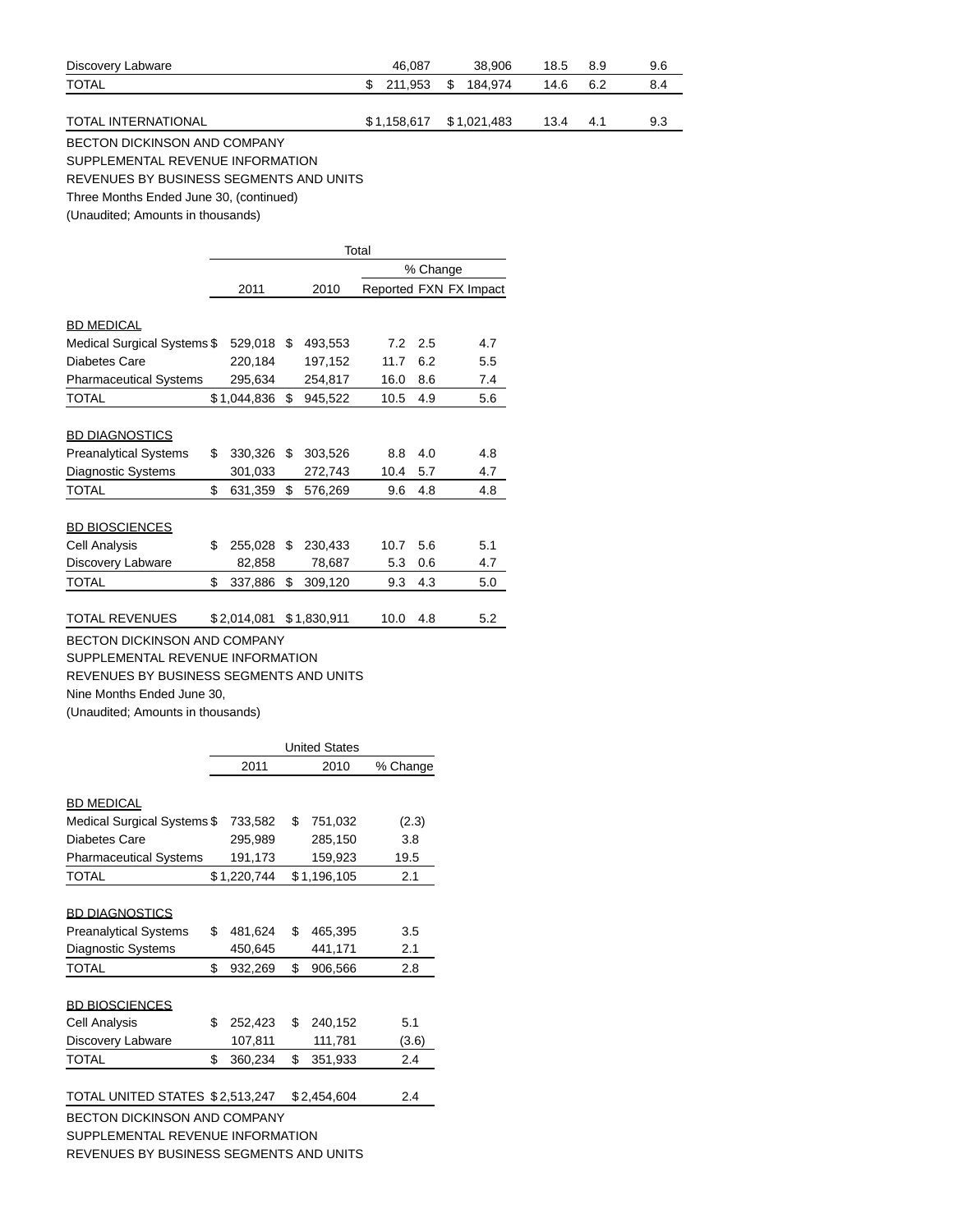|                                         | International |             |    |             |          |          |                        |  |  |  |  |
|-----------------------------------------|---------------|-------------|----|-------------|----------|----------|------------------------|--|--|--|--|
|                                         |               |             |    |             |          | % Change |                        |  |  |  |  |
|                                         |               | 2011        |    | 2010        | Reported |          | FXN FX Impact          |  |  |  |  |
|                                         |               |             |    |             |          |          |                        |  |  |  |  |
| <b>BD MEDICAL</b>                       |               |             |    |             |          |          |                        |  |  |  |  |
| Medical Surgical Systems \$             |               | 812,752     | \$ | 756,963     | 7.4      | 2.1      | 5.3                    |  |  |  |  |
| <b>Diabetes Care</b>                    |               | 345,837     |    | 301,508     | 14.7     | 9.6      | 5.1                    |  |  |  |  |
| <b>Pharmaceutical Systems</b>           |               | 573,380     |    | 583,251     | (1.7)    | (3.5)    | 1.8                    |  |  |  |  |
| <b>TOTAL</b>                            |               | \$1,731,969 |    | \$1,641,722 | 5.5      | 1.5      | 4.0                    |  |  |  |  |
|                                         |               |             |    |             |          |          |                        |  |  |  |  |
| <b>BD DIAGNOSTICS</b>                   |               |             |    |             |          |          |                        |  |  |  |  |
| <b>Preanalytical Systems</b>            | \$            | 467,570     | \$ | 425,967     | 9.8      | 4.6      | 5.2                    |  |  |  |  |
| <b>Diagnostic Systems</b>               |               | 438,590     |    | 394,882     | 11.1     | 5.7      | 5.4                    |  |  |  |  |
| <b>TOTAL</b>                            | \$            | 906,160     | \$ | 820,849     | 10.4     | 5.2      | 5.2                    |  |  |  |  |
|                                         |               |             |    |             |          |          |                        |  |  |  |  |
| <b>BD BIOSCIENCES</b>                   |               |             |    |             |          |          |                        |  |  |  |  |
| Cell Analysis                           | \$            | 498,864     | \$ | 464,091     | 7.5      | 3.1      | 4.4                    |  |  |  |  |
| Discovery Labware                       |               | 127,869     |    | 117,872     | 8.5      | 2.3      | 6.2                    |  |  |  |  |
| <b>TOTAL</b>                            | \$            | 626,733     | \$ | 581,963     | 7.7      | 2.9      | 4.8                    |  |  |  |  |
|                                         |               |             |    |             |          |          |                        |  |  |  |  |
| TOTAL INTERNATIONAL \$3,264,862         |               |             |    | \$3,044,534 | 7.2      | 2.8      | 4.4                    |  |  |  |  |
| <b>BECTON DICKINSON AND COMPANY</b>     |               |             |    |             |          |          |                        |  |  |  |  |
| SUPPLEMENTAL REVENUE INFORMATION        |               |             |    |             |          |          |                        |  |  |  |  |
| REVENUES BY BUSINESS SEGMENTS AND UNITS |               |             |    |             |          |          |                        |  |  |  |  |
| Nine Months Ended June 30, (continued)  |               |             |    |             |          |          |                        |  |  |  |  |
| (Unaudited; Amounts in thousands)       |               |             |    |             |          |          |                        |  |  |  |  |
|                                         |               |             |    |             |          |          |                        |  |  |  |  |
|                                         |               |             |    |             | Total    |          |                        |  |  |  |  |
|                                         |               |             |    |             |          | % Change |                        |  |  |  |  |
|                                         |               | 2011        |    | 2010        |          |          | Reported FXN FX Impact |  |  |  |  |

| <b>BD MEDICAL</b>                    |                                                                         |             |    |             |  |     |       |  |     |  |  |
|--------------------------------------|-------------------------------------------------------------------------|-------------|----|-------------|--|-----|-------|--|-----|--|--|
| Medical Surgical Systems \$1,546,334 |                                                                         |             |    | \$1,507,995 |  | 2.5 | (0.1) |  | 2.6 |  |  |
| Diabetes Care                        |                                                                         | 641,826     |    | 586,658     |  | 9.4 | 6.8   |  | 2.6 |  |  |
| <b>Pharmaceutical Systems</b>        |                                                                         | 764,553     |    | 743,174     |  | 2.9 | 1.5   |  | 1.4 |  |  |
| <b>TOTAL</b>                         |                                                                         | \$2,952,713 |    | \$2,837,827 |  | 4.0 | 1.7   |  | 2.3 |  |  |
| <b>BD DIAGNOSTICS</b>                |                                                                         |             |    |             |  |     |       |  |     |  |  |
| <b>Preanalytical Systems</b>         | \$                                                                      | 949,194     | \$ | 891,362     |  | 6.5 | 4.0   |  | 2.5 |  |  |
| Diagnostic Systems                   |                                                                         | 889,235     |    | 836,053     |  | 6.4 | 3.8   |  | 2.6 |  |  |
| <b>TOTAL</b>                         |                                                                         | \$1,838,429 |    | \$1,727,415 |  | 6.4 | 3.9   |  | 2.5 |  |  |
| <b>BD BIOSCIENCES</b>                |                                                                         |             |    |             |  |     |       |  |     |  |  |
| Cell Analysis                        | \$                                                                      | 751,287     | \$ | 704,243     |  | 6.7 | 3.8   |  | 2.9 |  |  |
| Discovery Labware                    |                                                                         | 235,680     |    | 229,653     |  | 2.6 | (0.5) |  | 3.1 |  |  |
| <b>TOTAL</b>                         | \$                                                                      | 986,967     | \$ | 933,896     |  | 5.7 | 2.7   |  | 3.0 |  |  |
| <b>TOTAL REVENUES</b>                |                                                                         | \$5,778,109 |    | \$5,499,138 |  | 5.1 | 2.6   |  | 2.5 |  |  |
| <b>SAFETY REVENUES</b>               | <b>BECTON DICKINSON AND COMPANY</b><br>SUPPLEMENTAL REVENUE INFORMATION |             |    |             |  |     |       |  |     |  |  |
|                                      | (Unaudited; Amounts in thousands)                                       |             |    |             |  |     |       |  |     |  |  |

| Three Months Ended June 30, |      |  |  |                        |  |  |  |  |  |  |
|-----------------------------|------|--|--|------------------------|--|--|--|--|--|--|
| % Change                    |      |  |  |                        |  |  |  |  |  |  |
| 2011                        | 2010 |  |  | Reported FXN FX Impact |  |  |  |  |  |  |
|                             |      |  |  |                        |  |  |  |  |  |  |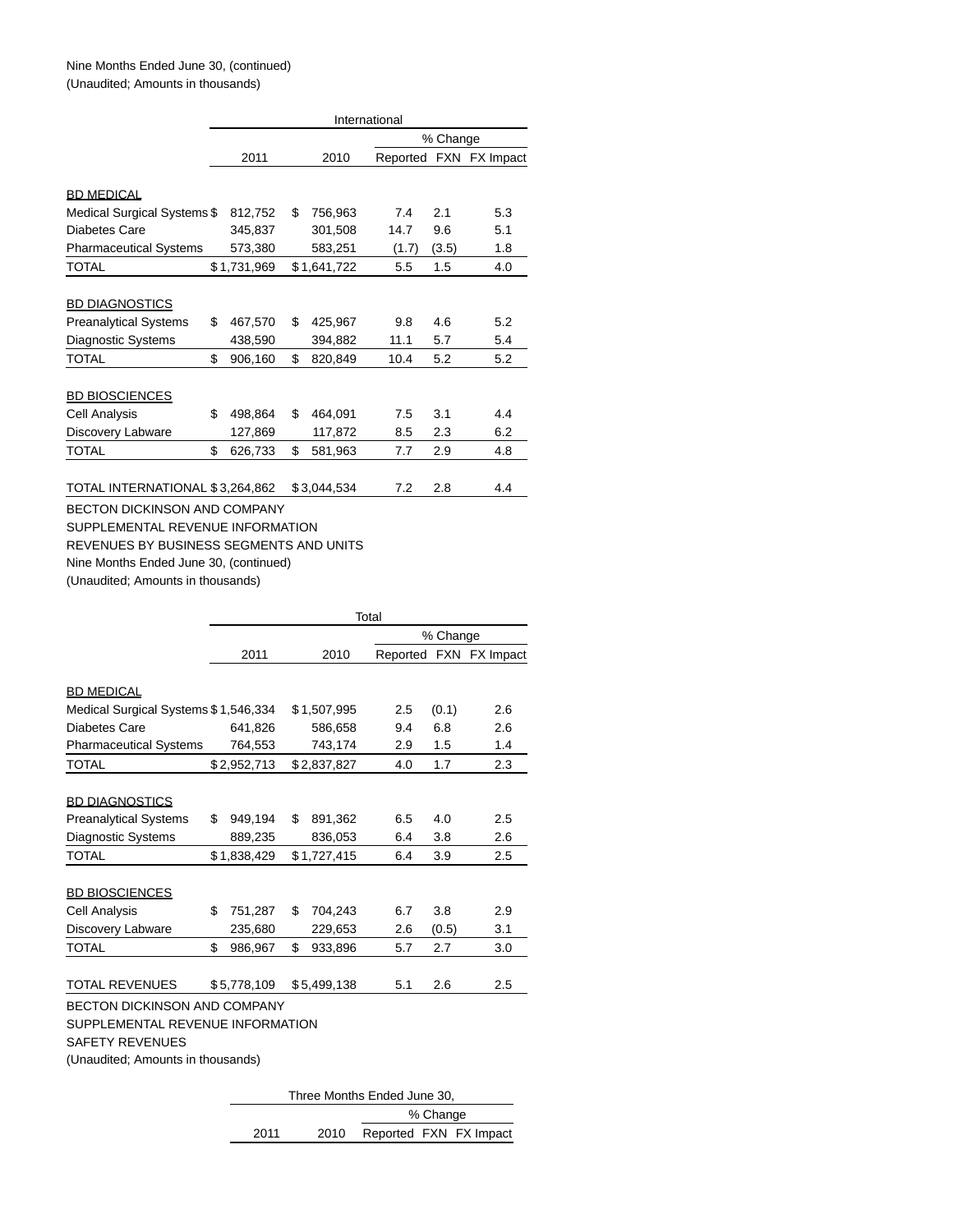| <b>TOTAL SAFETY REVENUES</b> |           |                     |      |      |      |
|------------------------------|-----------|---------------------|------|------|------|
| <b>United States</b>         | \$280.696 | \$270,604           | 3.7  | 3.7  |      |
| International                | 198.417   | 157.851             | 25.7 | 14.1 | 11.6 |
| <b>TOTAL</b>                 |           | \$479,113 \$428,455 | 11.8 | 7.6  | 4.2  |
|                              |           |                     |      |      |      |
| <b>BY SEGMENT</b>            |           |                     |      |      |      |
| <b>BD</b> Medical            |           | \$223,460 \$195,400 | 14.4 | 10.4 | 4.0  |
| <b>BD Diagnostics</b>        | 255,653   | 233.055             | 9.7  | 5.2  | 4.5  |
| <b>TOTAL</b>                 |           | \$479,113 \$428,455 | 11.8 | 7.6  | 4.2  |

|                       | Nine Months Ended June 30, |                         |  |         |      |          |                        |  |  |  |  |
|-----------------------|----------------------------|-------------------------|--|---------|------|----------|------------------------|--|--|--|--|
|                       |                            |                         |  |         |      | % Change |                        |  |  |  |  |
|                       |                            | 2011                    |  | 2010    |      |          | Reported FXN FX Impact |  |  |  |  |
|                       |                            |                         |  |         |      |          |                        |  |  |  |  |
| TOTAL SAFETY REVENUES |                            |                         |  |         |      |          |                        |  |  |  |  |
| <b>United States</b>  | S                          | 828.002 \$              |  | 825,463 | 0.3  | 0.3      |                        |  |  |  |  |
| International         |                            | 545,530                 |  | 461,517 | 18.2 | 11.9     | 6.3                    |  |  |  |  |
| <b>TOTAL</b>          |                            | \$1,373,532 \$1,286,980 |  |         | 6.7  | 4.5      | 2.2                    |  |  |  |  |
|                       |                            |                         |  |         |      |          |                        |  |  |  |  |
| <b>BY SEGMENT</b>     |                            |                         |  |         |      |          |                        |  |  |  |  |
| <b>BD</b> Medical     | S                          | 641.635 \$              |  | 610.262 | 5.1  | 3.0      | 2.1                    |  |  |  |  |
| <b>BD</b> Diagnostics |                            | 731,897                 |  | 676,718 | 8.2  | 5.8      | 2.4                    |  |  |  |  |
| <b>TOTAL</b>          |                            | \$1,373,532 \$1,286,980 |  |         | 6.7  | 4.5      | 2.2                    |  |  |  |  |
|                       |                            |                         |  |         |      |          |                        |  |  |  |  |

BECTON DICKINSON AND COMPANY

SUPPLEMENTAL INFORMATION

FY2011 Year-to-Date Reconciliation

(Unaudited; Amounts in millions, except per share data)

| Nine Months Ended June 30, |                   |         |  |                   |  |  |  |  |  |  |
|----------------------------|-------------------|---------|--|-------------------|--|--|--|--|--|--|
|                            | Reported Reported |         |  | Adjusted Adjusted |  |  |  |  |  |  |
|                            | FY 2011 FY 2010   | Tax (1) |  | FY 2010 % Growth  |  |  |  |  |  |  |

Diluted Earnings per Share

from Continuing Operations \$ 4.23 \$ 3.66 \$ 0.04 \$ 3.70 14.3%

(1) Represents a non-cash charge related to healthcare reform impacting Medicare Part D reimbursements. BECTON DICKINSON AND COMPANY SUPPLEMENTAL INFORMATION Quarter-to-Date Fiscal 2011 Reconciliation - FX Impact

(Unaudited; Amounts in millions, except per share data)

|                                                          | Three Months Ended June 30,                |         |                          |      |                                    |                              |    |      |              |        |            |                             |       |
|----------------------------------------------------------|--------------------------------------------|---------|--------------------------|------|------------------------------------|------------------------------|----|------|--------------|--------|------------|-----------------------------|-------|
|                                                          | Reported<br>Reported<br>FY 2011<br>FY 2010 |         | Reported<br>Growth<br>\$ |      | Foreign<br>Currency<br>Translation | <b>FY10</b><br>Hedge<br>Loss |    |      | Total<br>FX. |        | <b>FXN</b> | <b>FXN</b><br>Change Growth |       |
| <b>REVENUES</b>                                          | \$2.014                                    | \$1,831 | \$                       | 183  | \$                                 | 94                           | \$ |      | \$           | 96     | \$         | 88                          | 4.8%  |
| Diluted Earnings per Share<br>from Continuing Operations | \$1.51                                     | \$1.23  | \$                       | 0.28 | \$                                 | 0.11                         | S  | 0.00 |              | \$0.11 |            | \$0.17                      | 13.8% |

FXN = Foreign Currency Neutral All figures rounded. Totals may not add due to rounding. BECTON DICKINSON AND COMPANY SUPPLEMENTAL INFORMATION Year-to-Date Fiscal 2011 Reconciliation - FX Impact (Unaudited; Amounts in millions, except per share data)